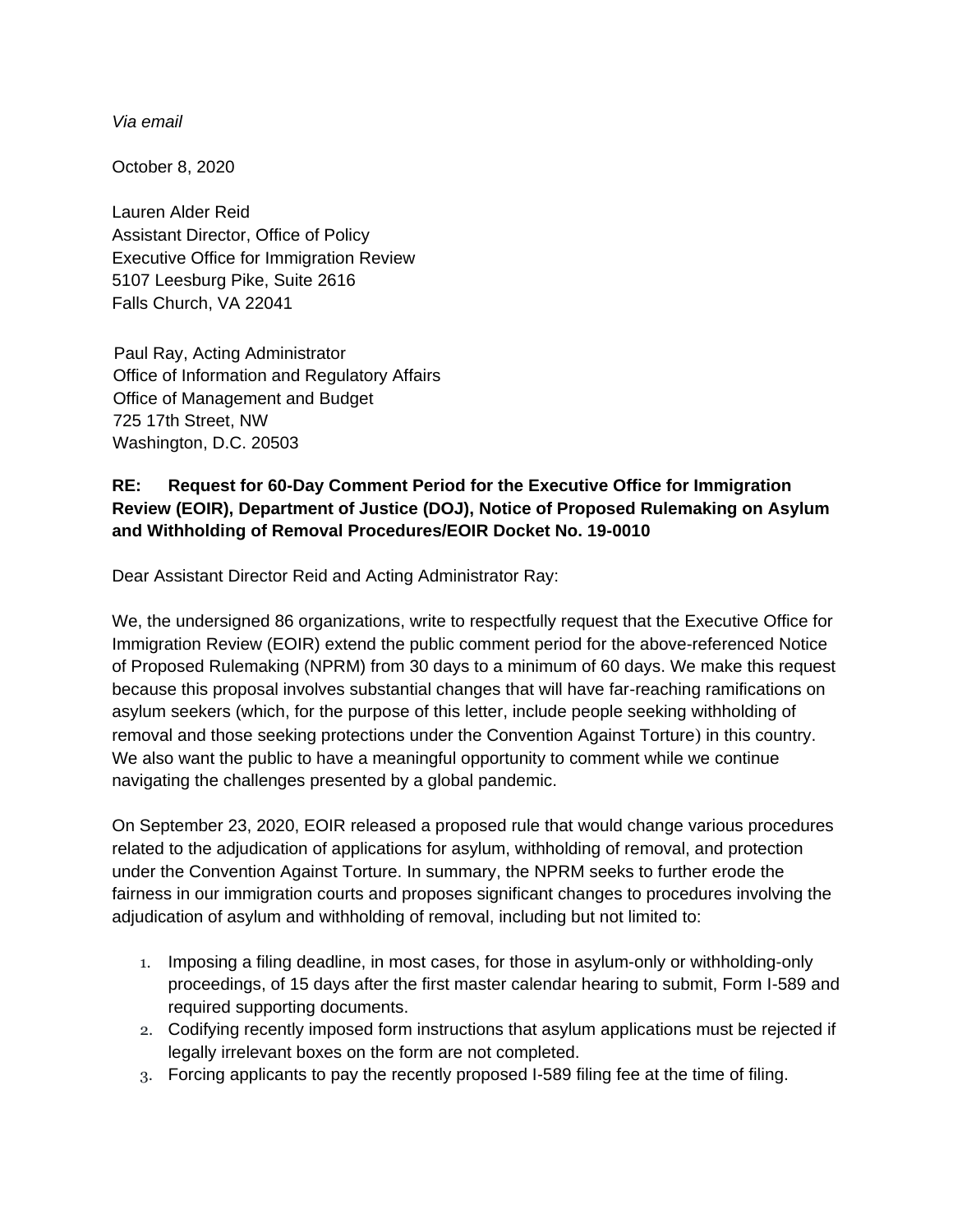- 4. Authorizing immigration judges to submit their own evidence into the record and consider that evidence.
- 5. Allowing immigration judges to reject evidence from non-governmental organizations and media, typically submitted by respondents, while allowing judges to rely on reports created by executive agencies of the U.S. government.
- 6. Severely restricting judges' ability to continue asylum cases beyond 180 days.

## **I. A Minimum of 60 Days is Required for Meaningful Public Comment on the NPRM**

A. The NPRM Raises Significant Due Process Concerns that Require Careful Analysis

Executive Order 12866 states that agencies should allow "not less than 60 days" for public comment in most cases, in order to "afford the public a meaningful opportunity to comment on any proposed regulation." Executive Order 13563 states that "[t]o the extent feasible and permitted by law, each agency shall afford the public a meaningful opportunity to comment through the Internet on any proposed regulation, with a comment period that should generally be at least 60 days."

The NPRM seeks to further erode protections historically offered to asylum seekers through various measures. The immigration court backlog currently consists of 1,246,164 applicants.<sup>1</sup> EOIR states that as of August 14, 2020, there are over 560,000 pending asylum and withholding of removal cases. These cases deal with fear of persecution meaning that oftentimes these are matters of life and death. In recent years, the administration has made efforts to curtail the ability of asylum seekers to seek protection from the country. There have been concerning reports of high numbers of asylum case denials—many of which have led to deaths.<sup>2</sup> Changes that could further exacerbate these issues require close attention as they adversely affect due process rights that all people are entitled to under the Constitution of the United States.

We urge you to provide a minimum of 60 days to review and comment on this NPRM, as it erects further procedural barriers to asylum seekers finding counsel and presenting their claims, thus eroding critical due process rights. Although immigration courts, which fall under the executive branch, operate differently than courts under the judicial branch, they still must adjudicate cases fairly which means upholding both human rights and constitutional rights. Thirty days does not permit the necessary time to fully grasp the scope and impact of such proposals.

The NPRM states that the proposed rule will only apply "minimal direct costs on the public." However, any one of the proposed changes, such as the requirement that judges complete asylum cases within 180 days, or the requirement to submit complete asylum applications within

<sup>1</sup> Immigration Court Backlog Tool, Data through August 2020, *available at*  [https://trac.syr.edu/phptools/immigration/court\\_backlog/](https://trac.syr.edu/phptools/immigration/court_backlog/)

<sup>2</sup> Human Rights Watch, *Deported to Danger* (February 5, 2020), *available at [https://www.hrw.org/report/2020/02/05/deported-danger/united-states-deportation-policies-expose](https://www.hrw.org/report/2020/02/05/deported-danger/united-states-deportation-policies-expose-salvadorans-death-and)[salvadorans-death-and](https://www.hrw.org/report/2020/02/05/deported-danger/united-states-deportation-policies-expose-salvadorans-death-and)*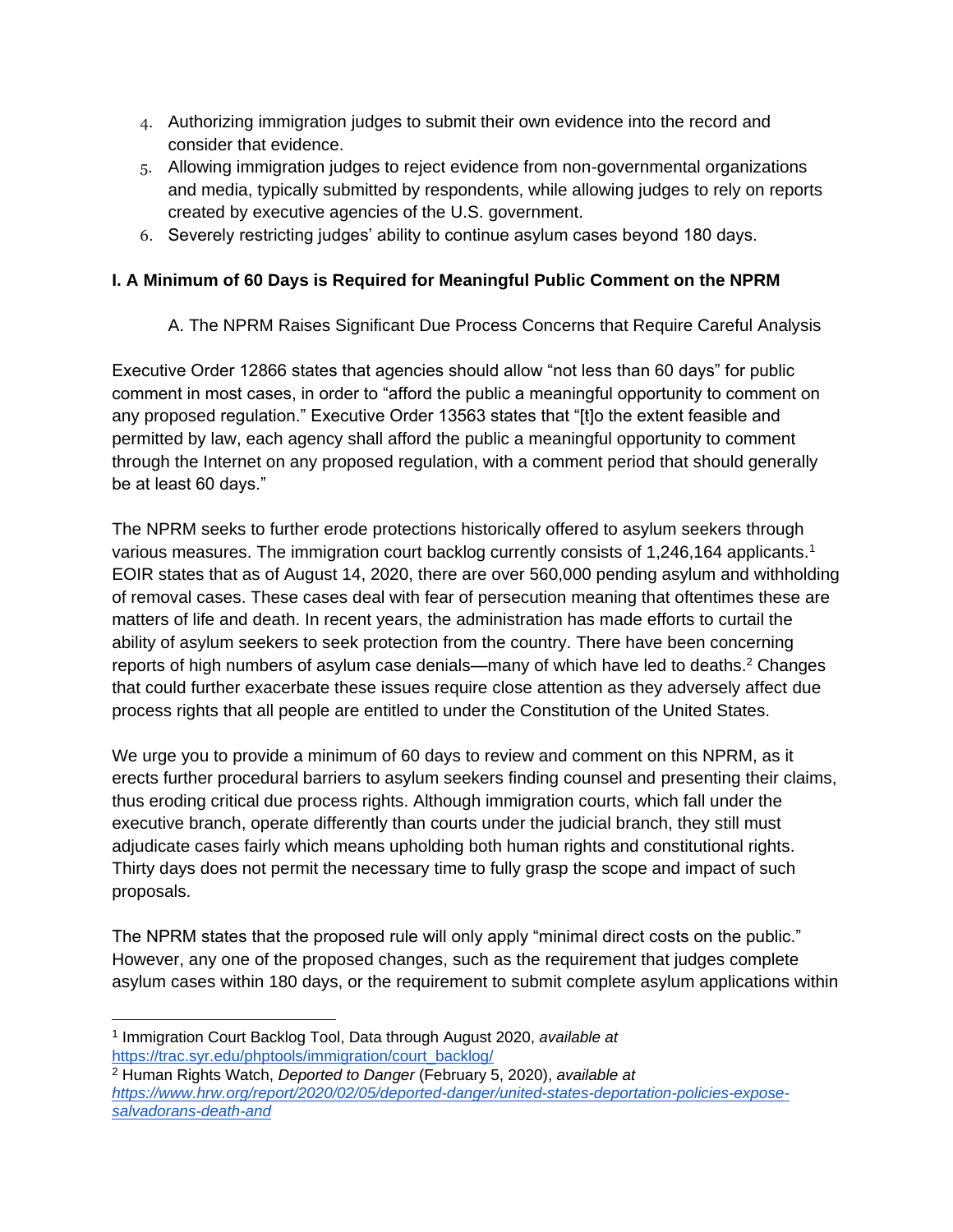15 days of a first master calendar hearing, will have a profound impact on asylum seekers and their representatives.

Legal representatives and immigrant advocates have been inundated with issues that require their attention, including a steady stream of regulatory changes, proposals, and decisions that implicate the due process rights of asylum seekers. While this NPRM was published, there were already other significant immigration-related rules being implemented<sup>3</sup> and NPRMs still within their comment period.<sup>4</sup> Stakeholders and the public deserve sufficient time to adequately review and respond to all of these initiatives and analyze how this set of newly proposed rules would interact with the other rules, which include the proposed new asylum regulations released in June,<sup>5</sup> the EOIR appellate procedures regulations, the EOIR fee rule, and the complex, recently published asylum-pending EAD rules<sup>6</sup>.

We are writing to respectfully request a minimum 60-day comment period, in keeping with common and past practices, particularly for rules that would have a significant impact on the public.

B. The COVID-19 Pandemic has Created Unprecedented Challenges for the U.S. **Workforce** 

Since March of this year, the United States has had to deal with the COVID-19 global pandemic. Members of the House and Senate have previously requested that the Administration freeze the formal federal rulemaking process and administrative actions unrelated to the COVID-19 pandemic response, and extend public comment periods for a reasonable period after the crisis has lifted.<sup>7</sup> As fourteen House Committee Chairs correctly noted, "The right of the American people to meet with federal agencies and comment on proposed actions is invariably affected by the ongoing pandemic." This observation is uniquely true in the context of immigration law as procedures shifted, and continue to shift, to accommodate the new circumstances. Practitioners have had to remain up to date and readily inform clients of the ever-changing legal landscape. Those working remotely have more limited and inconsistent access to physical documents, clients, information, and technology needed to fully analyze and comment on proposed rules, with minimal advance warning.

[https://www.tomudall.senate.gov/imo/media/doc/4.8.20%20United%20States%20Senate%20Letter%20to](https://www.tomudall.senate.gov/imo/media/doc/4.8.20%20United%20States%20Senate%20Letter%20to%20OMB%20Acting%20Director%20Vought%20FINAL%5b1%5d.pdf) [%20OMB%20Acting%20Director%20Vought%20FINAL%5b1%5d.pdf.](https://www.tomudall.senate.gov/imo/media/doc/4.8.20%20United%20States%20Senate%20Letter%20to%20OMB%20Acting%20Director%20Vought%20FINAL%5b1%5d.pdf)

<sup>3</sup> 85 Fed. Reg. 46788 (Aug. 3, 2020).

<sup>4</sup> 85 Fed. Reg. 52491 (Aug. 26, 2020); 85 Fed. Reg. 56338 (Sep. 11, 2020)

<sup>5</sup> 85 Fed. Reg. 36264 (June 15, 2020).

<sup>6</sup> 85 Fed. Reg. 37502 (June 22, 2020).

<sup>7</sup> Letter from Representatives to Office of Management and Budget (April 1, 2020), *available at*  [\(https://edlabor.house.gov/imo/media/doc/Committee%20Chairs%20Letter%20re%20Comment%20Perio](https://edlabor.house.gov/imo/media/doc/Committee%20Chairs%20Letter%20re%20Comment%20Period%20Extension.pdf) [d%20Extension.pdf,](https://edlabor.house.gov/imo/media/doc/Committee%20Chairs%20Letter%20re%20Comment%20Period%20Extension.pdf) (requesting that OMB direct federal agencies to extend public comment periods by at least 45 days beyond the end of the declared national emergency); See also Letter from Senators to Office of Management and Budget (April 8, 2020), *available a[t](https://www.tomudall.senate.gov/imo/media/doc/4.8.20%20United%20States%20Senate%20Letter%20to%20OMB%20Acting%20Director%20Vought%20FINAL%5b1%5d.pdf)*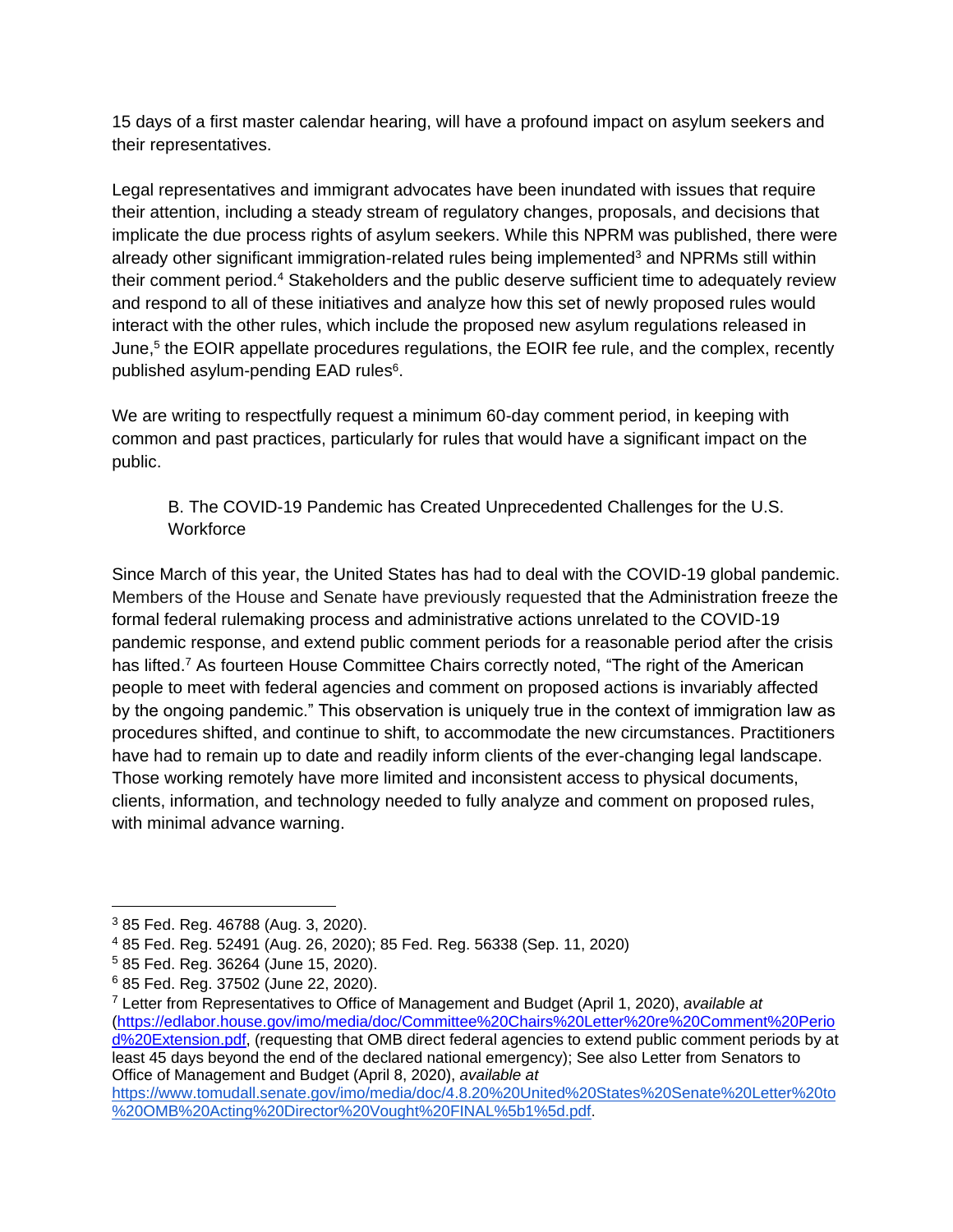Normal business operations have been dramatically disrupted, including those of your and other federal agencies. Stakeholders are struggling to perform their jobs, in many instances doing so while simultaneously providing childcare and/or assisting children with remote learning particularly now at the start of a new school year. A rule that would have such far-reaching impacts on the very lives of those who have come to the United States seeking refuge should be given ample time for review. Other federal agencies have recognized that the COVID-19 pandemic justifies the extension of comment periods.<sup>8</sup> EOIR should do the same.

## **II. Conclusion**

We request this extension of the comment period in order to allow our organizations and the public adequate time to review the proposed changes and provide meaningful feedback. A continuous and minimum 60-day comment period would allow more organizations and affected groups to carefully examine the changes and weigh-in, in turn providing EOIR with more meaningful information to better address and consider the scope of related issues, assess unintended consequences, and ensure that due process and human rights are upheld.

Given the nature of the proposed rule and the vulnerable populations it affects, we believe that these expansive proposed changes warrant additional time for review and comment. We thank you for your consideration of our request. Please contact Jill Marie Bussey, Director of Advocacy, at the Catholic Legal Immigration Network, Inc. at [jbussey@cliniclegal.org](mailto:jbussey@cliniclegal.org) for any questions or concerns.

Sincerely,

African American Ministers In Action Alianza Americas Alianza Nacional de Campesinas American Immigration Council American Immigration Lawyers Association Americans for Immigrant Justice Asian Pacific Institute on Gender-Based Violence ASISTA Asylum Seeker Advocacy Project (ASAP\_ AsylumWorks California Partnership to End Domestic Violence Capital Area Immigrants' Rights (CAIR) Coalition Casa de Esperanza: National Latin@ Network for Healthy Families and Communities Catholic Charities of Central Colorado Catholic Legal Immigration Network, Inc. Catholic Migration Services, Inc. Center for Gender & Refugee Studies

<sup>8</sup> See Bureau of Consumer Financial Protection, *Debt Collection Practices (Regulation F); Extension of Comment Period*, 85 Fed. Reg. 30890 (May 21, 2020) (agreeing that "the pandemic makes it difficult to respond to the SNPRM thoroughly" and providing an additional 90 days to comment on a proposal "in light of the challenges posed by the COVID-19 pandemic").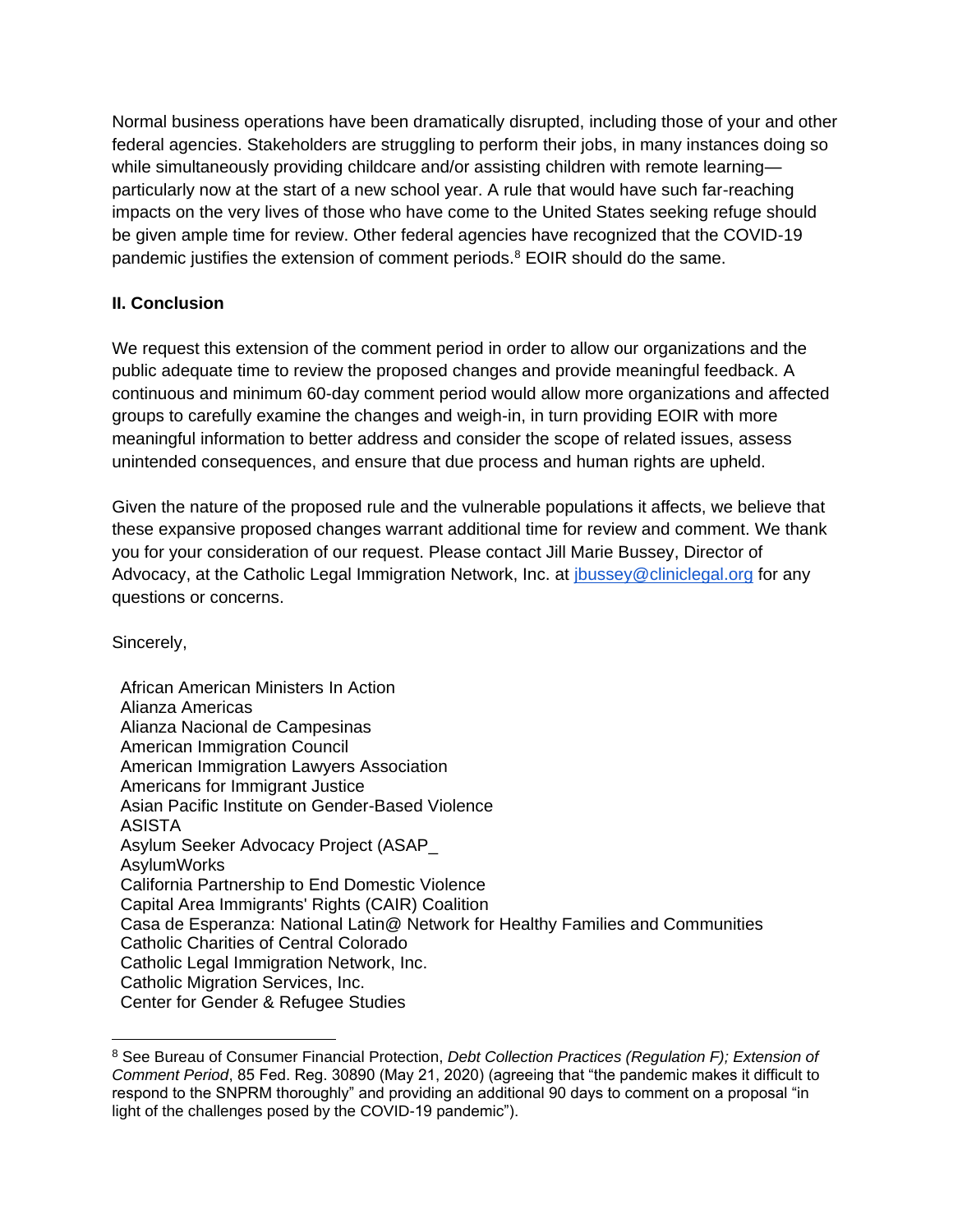Center for Victims of Torture Center Global, a program of the DC Center for the LGBT Community Central American Legal Assistance Church World Service Coalition for Humane Immigrant Rights (CHIRLA) Coalition to Abolish Slavery & Trafficking Colorado Asylum Center Columbia Law School Immigrants' Rights Clinic New York Law School Asylum Clinic Disciples Home Missions; Immigration Legal Counsel Disciples Refugee & Immigration Ministries El Pueblo (Mississippi) Equality North Carolina Erie County Bar Association Volunteer Lawyers Project, Inc. Farmworker Association of Florida Florence Immigrant & Refugee Rights Project Freedom Network USA Futures Without Violence Harvard Immigration and Refugee Clinical Program **HIAS** Human Rights First Human Rights Initiative of North Texas Immigrant Legal Advocacy Project Immigrant Legal Resource Center Immigration Equality International Human Rights Law Clinic, American University Washington College of Law International Refugee Assistance Project International Rescue Committee Law Office of Matthew J. Olsman Legal Aid Justice Center Los Angeles LGBT Center Medrano Immigration Law PA Corp Monterrosa Law Group, LLC National Equality Action Team (NEAT) National Immigrant Justice Center National Immigration Law Center National Resource Center on Domestic Violence National Women's Law Center Neighbors Link Community Law Practice NETWORK Lobby for Catholic Social Justice New Mexico Immigrant Law Center New Sanctuary Coalition New York Law School Asylum Clinic New York Legal Assistance Group (NYLAG) Oxfam America Pangea Legal Services Proyecto de Ayuda para Solicitantes de Asilo (PASA) Refugee Support Network Safe Horizon Safe Passage Project Southeast Asia Resource Action Center